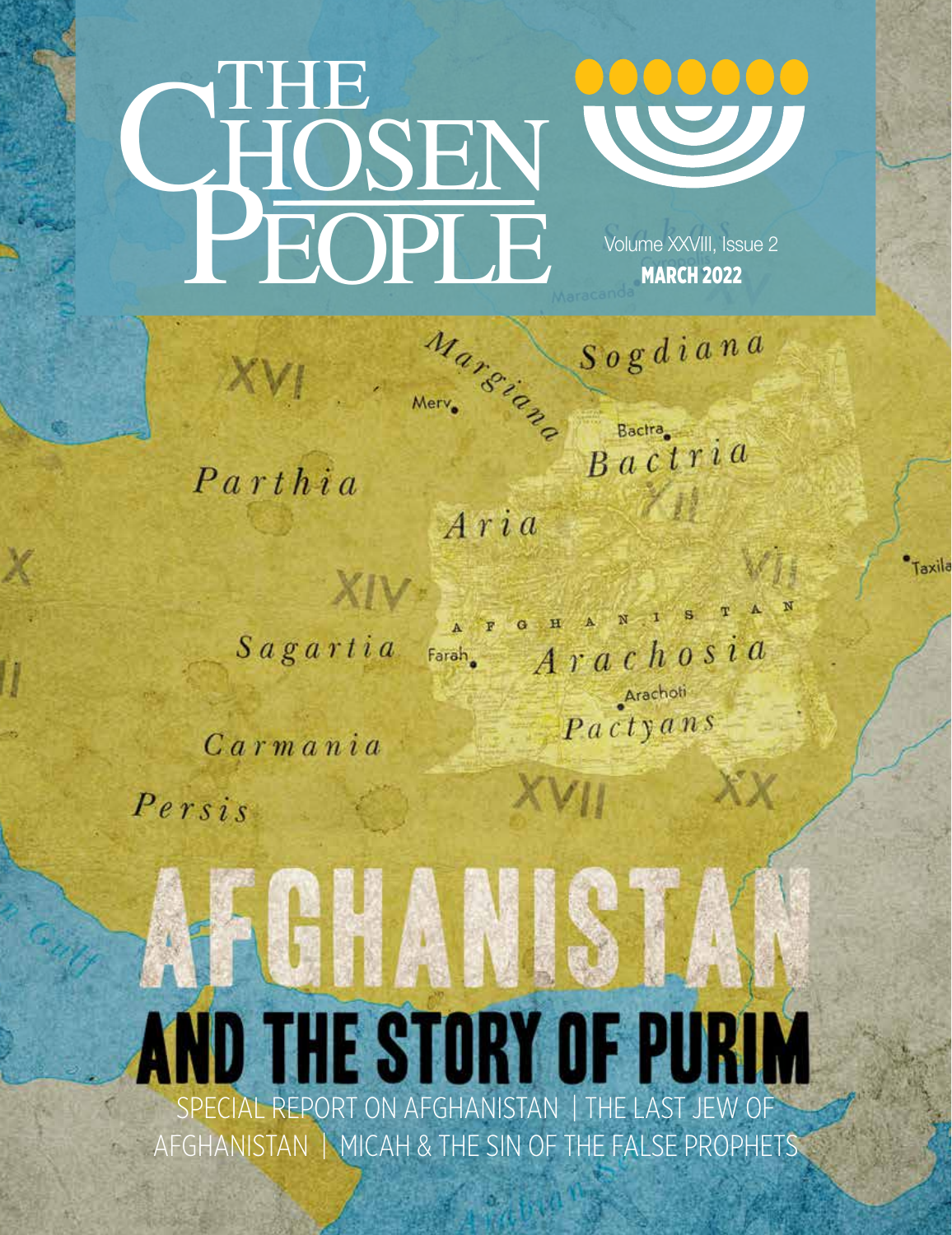# SPECIAL REPORT ON AFGHANISTAN

Dear praying friends,

The withdrawal of American troops from Afghanistan last year brought conflicts to the surface that surprised most of us! We thought we had made more progress in our relationship with the Afghan people, but to our disappointment, we had not. Tribalism, radical Islam, and anti-Western sympathies were boiling below the surface of this nation of almost forty million people. The Taliban was waiting patiently for the United States to leave to make their next move and take over the country, which is similar to what happened in Iran some years previously. We once again learned not to underestimate the power of radical Islam over its adherents. Indeed, the only force powerful enough to break the hold of fierce Islamist belief and nationalism is the gospel.

Americans realized this disturbing reality for the first time in 2001 when four hijacked planes undertook a deadly mission to terrorize our country. Last fall, we honored the heroes and the fallen at our Chosen People Ministries-sponsored event in New York City, **9/11 and the New Middle East**. I hope you will take some time to view the conference, which is available on our website, 911theconference.com.

#### **Afghanistan in the Bible**

People often ask me if the United States appears in the end times. I do not see any special mention of our nation in biblical prophecy. However, some of the more general statements about the absence of godliness in the last days and the events Jesus predicted in the Olivet Discourse apply to all people—especially the moral and spiritual decline intensifying as we approach the Second Coming. I am sorry to say we see this in our own country. One would have to don blinders not to see how our world is once again embracing the lifestyles prevalent during the days of Noah, which God's judgment ultimately submerged.

We can also ask this same question about Afghanistan. Is this nation mentioned in the Bible, and what does the future hold for Afghanistan according to the Scriptures? Regarding this topic, we have more to say than we do about our own country, as Afghanistan is mentioned most intriguingly in the Bible and is part of a critical story describing Israel's survival.

Afghanistan was part of the Persian Empire from the sixth century to the fourth century bc, although the Bible does not use the proper name for the modern nation. However, you can quickly identify the geographic region when you understand the geography and alignment of countries in the ancient world.

For example, Daniel's vision in Daniel 2:31– 45 predicts the Babylonian and Medo-Persian domination of Israel, ultimately giving way to Greece and Rome—a prophecy detailed in chapters two, ten, and eleven. Eventually, all these powerful ancient kingdoms who were hostile to the Jewish people, along with one future pagan nation, will be crushed by the stone cut without hands as Daniel predicted:

*In the days of those kings the God of heaven will set up a kingdom which will never be destroyed, and that kingdom will not be left for another people; it will crush and put an end to all these kingdoms, but it will itself endure forever. Inasmuch as you saw that a stone was cut out of the mountain without hands and that it crushed the iron, the bronze, the clay, the silver and the gold, the great God has made known to the king what will take place in the future; so the dream is true and its interpretation is trustworthy.*  (Daniel 2:44–45)

Ultimately, all human governments, including Persia and Afghanistan, are temporary and will fall in weakness and humility at the feet of the One and only true Creator and King!

#### **Afghanistan and the Persian Empire**

This month, we are thinking quite a bit about Persia as we observe the Jewish

#### A TIMELINE FOR JEWISH PEOPLE IN AFGHANISTAN

| 586 BC<br>Judah's<br>captivity in<br><b>Babylon</b> | 538 BC<br>Cvrus of Persia<br>decrees return of<br>the Jews | <b>521 BC</b><br>Darius I<br>becomes king<br>of Persia | 474 BC<br>Haman's<br>decree to kill<br>all the Jews | 1080<br>40.000 Jews<br>living in<br>Afahanistan | 1180<br>80,000 Jews<br>living in<br>Afghanistan | 1222<br><b>Mongol invasion</b><br>devastated the Afghan<br><b>Jewish Community</b> | 1839<br>Persian Jews fled Iran<br>and settled in<br>Afghanistan | 1870<br>Pogroms<br>against Jews in<br>Afghanistan | 18<br><b>Britain and</b><br>the bounda<br>Afg |
|-----------------------------------------------------|------------------------------------------------------------|--------------------------------------------------------|-----------------------------------------------------|-------------------------------------------------|-------------------------------------------------|------------------------------------------------------------------------------------|-----------------------------------------------------------------|---------------------------------------------------|-----------------------------------------------|
|                                                     | The Chosen People                                          | <b>MARCH 2022</b>                                      |                                                     |                                                 |                                                 |                                                                                    |                                                                 |                                                   |                                               |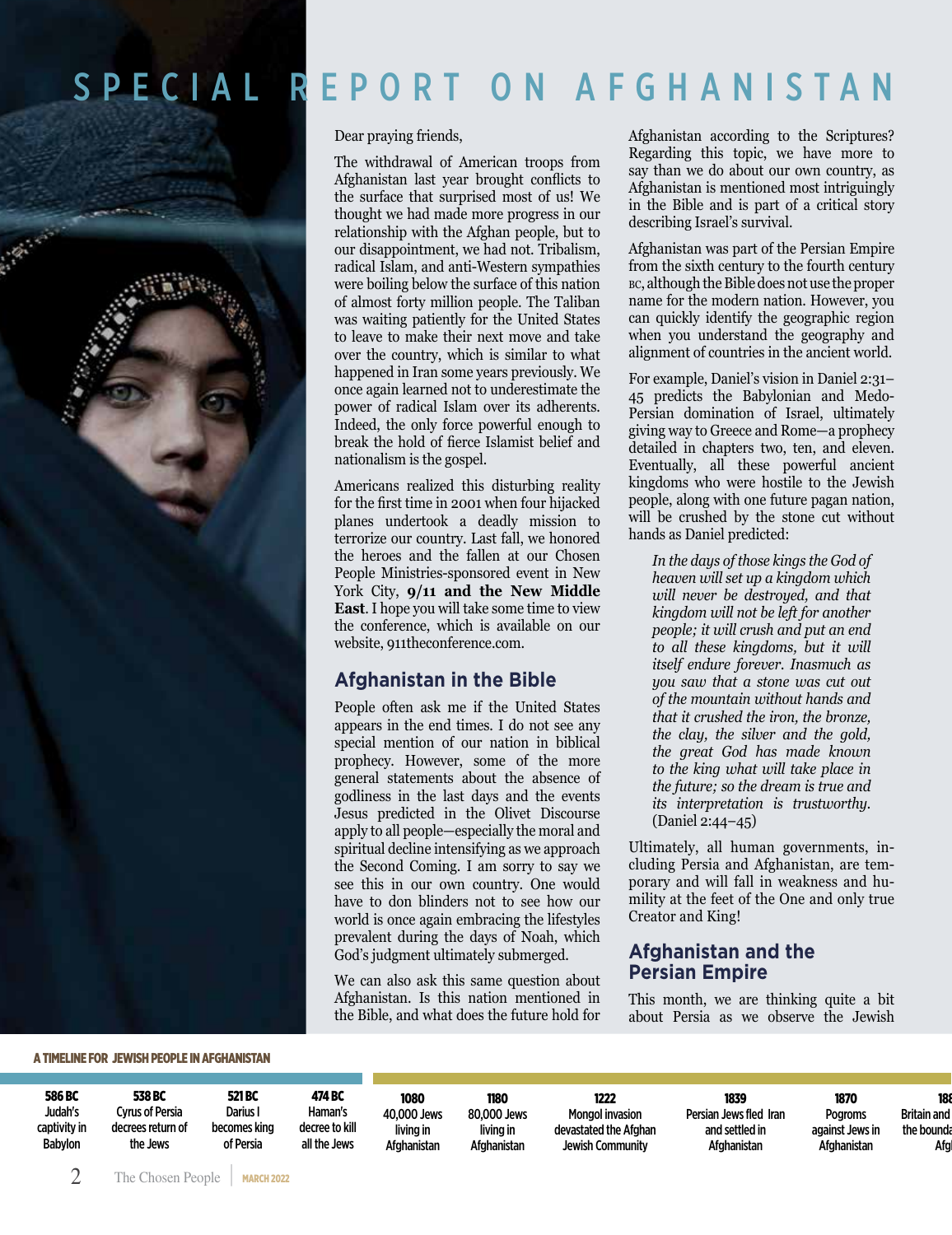holiday of Purim that was initiated in the book of Esther. Most Bible students know that the Persian Empire played a significant role in the history of Israel and appears many times in the Hebrew Scriptures. Persia is mentioned 240 times in the Bible. The great Persian kings, including Cyrus, Darius, and



**Map of the Persian Empire at its height under Darius I when the Jewish nation was in captivity, with an overlay of modern day Afghanistan and Israel (Wikipedia).**

Ahasuerus (Artaxerxes), are identified many times as well.<sup>1</sup>

However, what is not usually known is that the area comprising modern Afghanistan was part of the Persian Empire for centuries during a critical period of the biblical story. Though Iran and Afghanistan are two distinct and unique modern nations, a few remaining historical ties still unite both countries. For example, the Persian dialect of Dari is one of Afghanistan's official languages. Also, many Afghan people speak Farsi and celebrate the Persian New Year.

#### **The Achaemenid Persian Empire (550–330bc)**

The period when the region encompassing modern Afghanistan was part of the great Persian Empire spanned two hundred years from the ascension of Cyrus the Great (Cyrus II) in 550 bc until Alexander the Great conquered Persia in 330 bc. After Alexander's death, the conquered kingdoms of the Macedonian leader were divided into four sections.

Most ancient historians would agree with this statement by the Department of Ancient Near Eastern Art at The Metropolitan Museum of Art regarding the scope of Alexander's Empire: "The Achaemenid Persian empire was the largest that the ancient world had seen, extending from Anatolia and Egypt across western Asia to northern India and Central Asia."<sup>2</sup>

Cyrus, the "anointed ruler," created a vast empire including Israel and Afghanistan. The prophet Isaiah predicted his rise to power almost 150 years before he became king: *"Thus says the Lord to Cyrus His anointed, whom I have taken by the right hand, to subdue nations before him and to loose the loins of kings; to open doors before him so that gates will not be shut"* (Isa 45:1).

Cyrus the Great played a critical role in restoring Jerusalem as Jeremiah predicted (Jer 25:11, 29:10), and Daniel confirmed (Dan 9:24–27). He gave Zerubbabel permission to return from exile and rebuild the Temple (2 Chronicles 36:20–23; Ezra 1:1– 11; Isaiah 44:28; 45:1–7). This move was consistent with Cyrus' view on ruling disparate cultures with varying religious beliefs. He allowed diversity, unlike other ancient rulers. The Lord used Cyrus' philosophy of inclusion and cultural expression for the good of the Israelites, whom the Babylonians had conquered. The

Babylonians also destroyed the Temple, took many Israelites into exile, and forced them to adopt Babylonian religious practices, as the book of Daniel describes.

Esther might be the most significant book of the Bible written during this period of the great Persian Empire.

In Esther 1:1, the author details the geographic expanse of Ahasuerus' kingdom. *"Now it took place in the days of Ahasuerus, the Ahasuerus who reigned from India to Ethiopia over 127 provinces."*

Ahasuerus was mentioned in Ezra 4:6 because he ruled during this period, *"Now in the reign of Ahasuerus, in the beginning of his reign, they wrote an accusation against the inhabitants of Judah and Jerusalem."* The context is that Israel's local enemies were trying to stop the rebuilding of the Temple and were antagonizing Israel's rebuilders from the reign of Cyrus until the reign of Darius (Ezra 4:4–5).

From the boundaries mentioned in Esther, the identification of Ahasuerus (thought to be Xerxes, 485–465 bc), and the extent of his kingdom, the events of the book of Esther took place during the reign of this Persian king. Therefore, the nation of modern Afghanistan was a part of the extended Persian Empire.

So, when we think about biblical Afghanistan, we should consider that whatever we read of Persia is also true of what is now Afghanistan. Unlike Isaiah's specific prophecies regarding Assyria, Ethiopia, Egypt, Babylon (modern Iraq), Arabia, Edom, Philistia, the city of Damascus, and other identifiable nations or geographic areas, whatever the Bible tells us about Persia should include the country Afghanistan.

As a result, we learn quite a bit about the future of Persia and Afghanistan.

#### **Lessons for Today for Afghanistan**

As we know from the text, Haman tried to destroy the Jewish people and failed! As a result, the Jewish people were allowed to punish their enemies in Susa, the capital, and throughout the provinces of Persia, which would have included lands that are part of today's modern Afghanistan.

Esther chapter nine mentions the results of Haman's failure: *"Thus the Jews struck all their enemies with the sword, killing and destroying; and they did what they pleased to those who hated them"* (Esth 9:5). Additionally, the Jewish people killed 75,000 of their enemies throughout the provinces: *"Now the rest of the Jews who were in the king's provinces assembled, to defend their lives and rid themselves of their enemies, and kill* 

| 0-1901<br>Russia establish | <b>August 19, 1919</b><br><b>Treaty of Rawalpindi</b> | 1927<br>Jewish | 1933<br>Jews banished from all | 1951<br>Ban on Jewish  | 1969<br><b>Jewish</b> | 1979<br>Soviet invasion/ | 1996<br>Jewish     | 2021<br>Last Jew |
|----------------------------|-------------------------------------------------------|----------------|--------------------------------|------------------------|-----------------------|--------------------------|--------------------|------------------|
| aries of modern            | (Afghan                                               | population was | but 3 cities and forced to     | emigration lifted/most | population was        | more Jews                | population in      | leaves           |
| hanistan                   | Independence Day)                                     | about 5.000    | pay special taxes              | leave Afghanistan      | about 300             | emigrate                 | Afghanistan was 10 | Afghanistan      |
|                            |                                                       |                |                                |                        |                       |                          |                    |                  |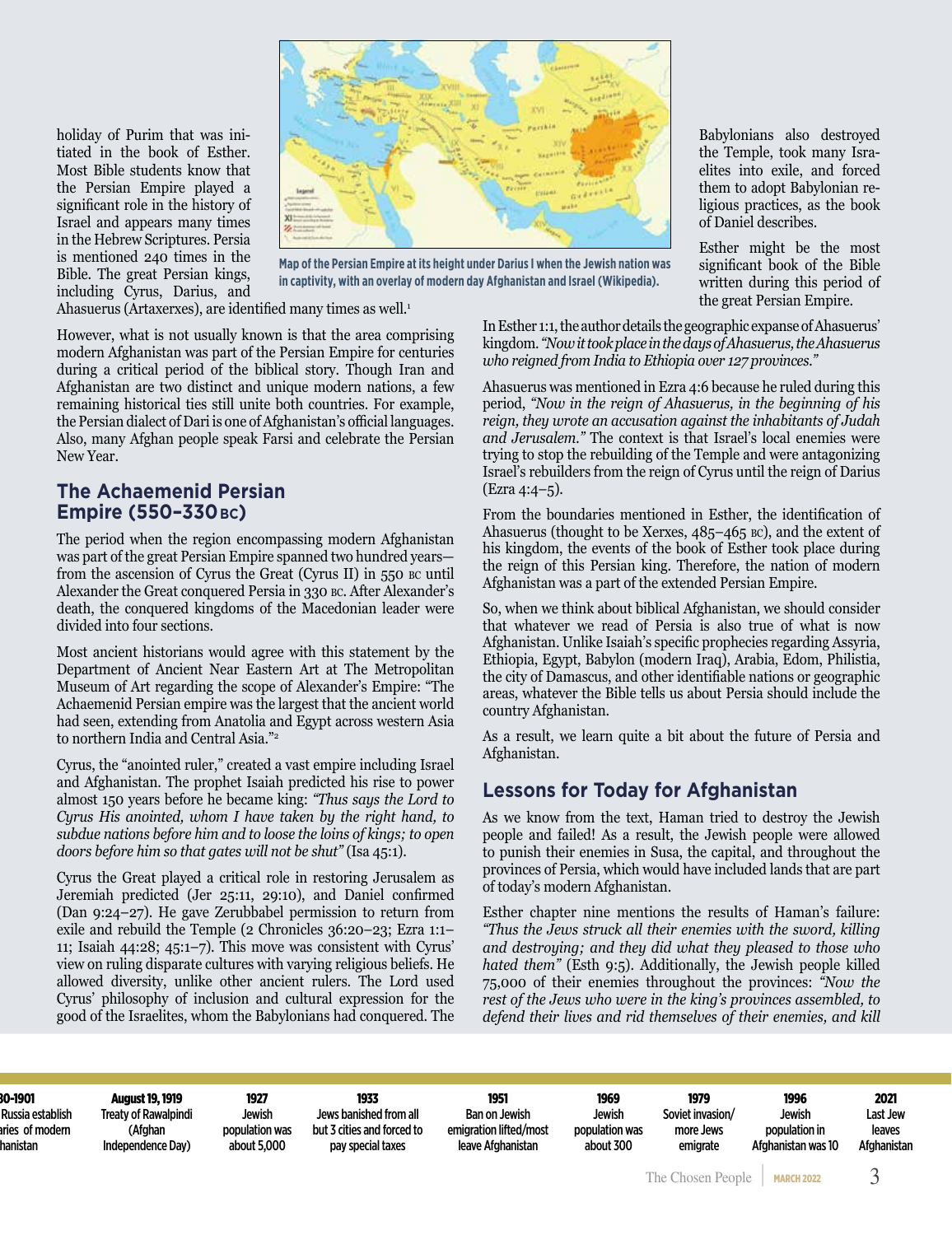#### *75,000 of those who hated them; but they did not lay their hands on the plunder"* (Esth 9:16).

By God's grace, the Jewish people and the promises of God remained alive because the Lord Himself intervened to save His people. As promised in the Abrahamic Covenant, those who cursed the Jewish people were cursed. The entire book of Esther should be viewed as the unfolding of God's covenant with Abraham and His promises to bless those who bless Israel and to curse those who curse her. His plan to bless the world through the Jewish people was far from over at the time of Esther. The Bible was still to be completed, the Messiah was to come, and the future repentance of Israel that would initiate the Second Coming were all ahead. Therefore, no one could have destroyed the Jewish people (Zechariah 12:10; Matthew 23:37–39; Romans 11:25ff.).

#### **New Hamans Arise in Every Generation**

There are new Hamans on the world scene today seeking the destruction of the Jewish people. Israel is under attack, and antisemitism is on the rise worldwide. We understand that all forms of Islamic extremism seek the destruction of Israel. Indeed, almost every manifestation of Islam opposes the existence of the modern State of Israel, though various brands of Islam express this antipathy in different ways. Some are more violent than others. We see Hezbollah and Hamas nestled on the very borders of Israel, perched and ready to attack when they are able. This everyday threat is difficult for Israel and the Jewish people. In these instances, the threat to the Jewish people is more than a person—a modern-day Haman—it is in the ideology, nationalism, and religious fervor of many throughout the Middle East.

We hope and pray that the new Afghanistan will not tolerate terrorism against the West and Israel the way they have in the past. Indeed, those who perpetrated the events of 9/11 twenty years ago found safe harbor in Afghanistan.

According to an article that the website Breaking Defense published in the wake of the American withdrawal from Afghanistan:

*Israeli officials are nervously watching the situation in Afghanistan, believing that the collapse of the government over the weekend will enable Al-Qaida to renew its efforts to perform terror attacks against both American and Israeli targets around the world. Defense sources here say that the feeling among the Taliban and Al-Qaida is that after defeating the US in Afghanistan, the "gate is wide open" to launch terror attacks from inside Afghanistan. One source added that the US should get ready [for] Al-Qaida [to] attempt to perform terror acts against American "interests" in the very near future. "There is no doubt that Al-Qaida will take advantage of the situation in Afghanistan to recruit more people and plan terror attacks" one of the sources said . . . . "The situation is bad, very bad," [Mordechai Kedar, a senior Israeli analyst on Islamic issues] said, adding that while Iran and the Taliban are not allies, certain Islamic groups in both countries may find common ground in targeting non-Islamic nations.3*

The rise of global antisemitism has begun to permeate our society and is often subtly wrapped in the guise of anti-Israelism. We see this virulent form of anti-Jewish behavior growing more prevalent on our campuses today. Unfortunately, an anti-Israel position is usually wed to an anti-Jewish sentiment in today's world.

As followers of Jesus the Jewish Messiah, we should be sympathetic to the Jewish cause. Historically, most faithful Christians have been pro-Israel and pro-Jewish without being anti-*anyone* else. But today, the *winds of change* are in the air. Therefore, re-reading what the Bible says about Israel and the Jewish people is essential. Unfortunately, we see a growing disinterest in Israel within the church today that concerns us.

#### **God Is Faithful to His Promises**

The promises in Jeremiah 31:35–38 rest upon the foundational passage in Genesis in which God promised Abram that He would bless those who bless the Jewish people and curse those who curse the Jewish people and that through them He would bring blessings to the entire earth (Gen 12:3). God created the Jewish people to be a bridge of blessings and revelation to the nations.

The Lord will not allow anyone to destroy His chosen people—the Jewish people. He promised that the land of Israel would belong to the descendants of Jacob, and we can expect God to keep His promises and bring "curses" upon those that seek the destruction of Israel and the Jewish people.

#### **The Future of Afghanistan**

Afghanistan's future is in the hands of new leadership. We know that individuals and nations who mistreat the Jewish people are touching the apple of God's eye. Unfortunately, there is a price to pay for this behavior. Attacks against Israel and the Jewish people will one day be met with God's judgment. The book of Esther and the price Haman and his followers paid stand as witnesses through the ages of God's desire to protect His chosen people.

Modern-day Iran has been hostile to modern Israel—we hope and pray that the new Afghanistan will not follow suit. Perhaps the example of Cyrus will inspire the leaders of both Iran and Afghanistan to cherish the freedom of religion once again and establish policies that show respect for the vast differences among their citizenry. It would be an excellent beginning for peace that we know only a relationship with the Prince of Peace, Jesus, can fully satisfy! Until then, we follow the words of the Prince of Peace, who said, *"Blessed are the peacemakers, for they shall be called sons of God"* (Matthew 5:9).

Peace begins with prayer! It now appears that the *new Middle East* will not be as friendly to the nation of Israel as we previously hoped, as it is still only a minority of Arab nations that have joined in the Abraham Accords. Therefore, we must pray for the peace of Jerusalem (Psalm 122:6) and for God's *shalom* to reign in Afghanistan, Iran, and throughout the new Middle East. Let us also pray for our troops and their families, the Afghan people who are suffering under the Taliban, and the nation of Israel.

Yours in our Messiah,

Mitch

<sup>1</sup> Our Daily Bread, "Iran in the Bible: The Forgotten Story," January 24, 2020, documentary, https://www.youtube.com/watch?v=mURWJfSpS7k. This excellent video on the biblical history of Persia is worth viewing.

<sup>2</sup> Department of Ancient Near Eastern Art, "The Achaemenid Persian Empire (550-330 BC)," October 2004, under "Heilbrunn Timeline of Art History," https://www.metmuseum.org/toah/ hd/acha/hd\_acha.htm [accessed August 30, 2021].

<sup>3</sup> Arie Egozi, "Israel Braces for Renewed Terrorism Coming from Taliban-Led Afghanistan," Breaking Defense, August 16, 2021, under "Global," https://breakingdefense.com/2021/08/ israel-braces-for-renewed-terrorism-coming-from-taliban-led-afghanistan/ [accessed August 30, 2021].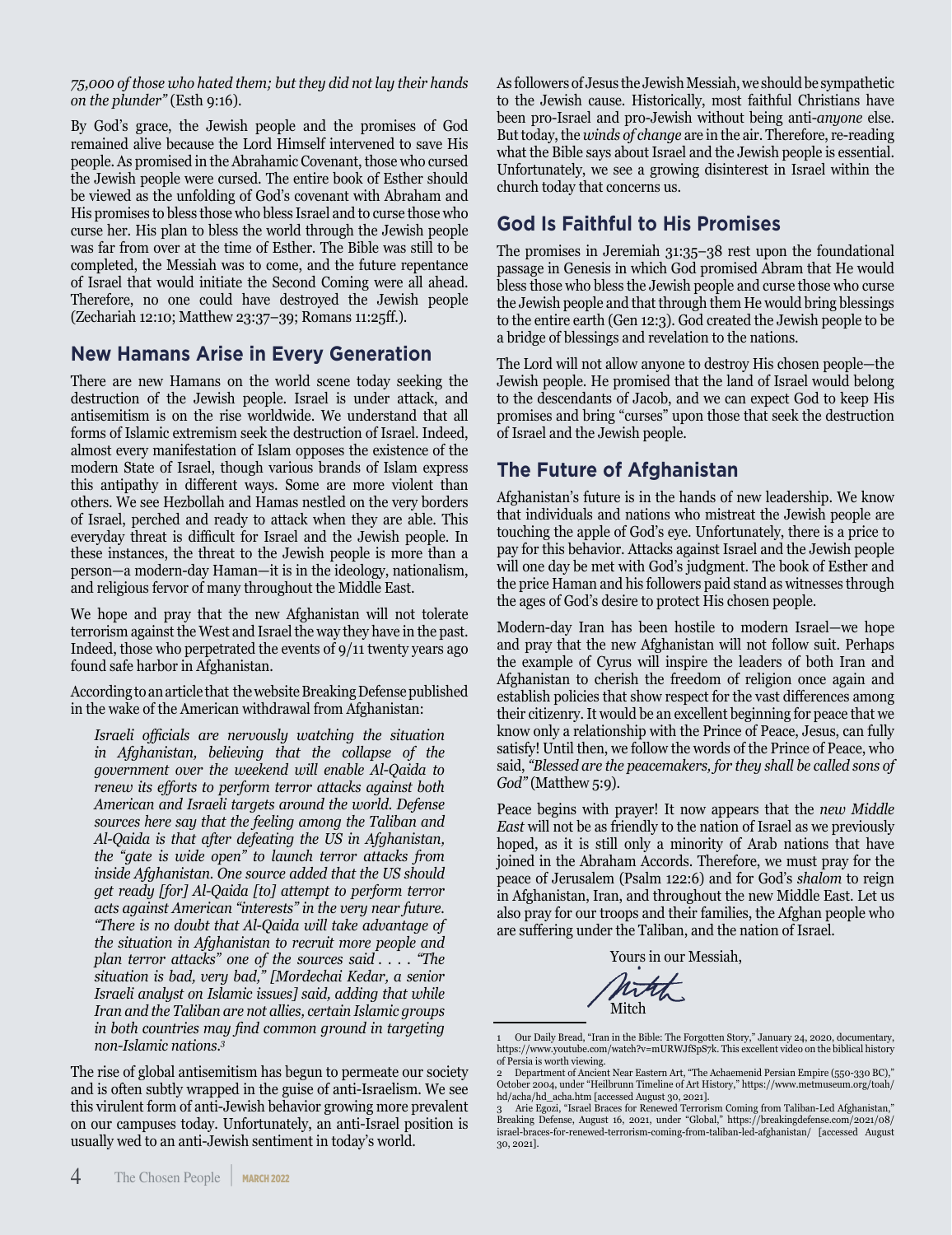# THE LAST JEW OF AFGHANISTAN

#### **by Efraim Goldstein, DMin**

 $\circ$ 

fter twenty years of conflict, US forces pulled out of<br>Afghanistan amidst much turmoil and criticism. The<br>debates and discussions that preceded the American<br>withdrawal continued even after the last planes left<br>Kabul in Aug Afghanistan amidst much turmoil and criticism. The debates and discussions that preceded the American withdrawal continued even after the last planes left Kabul in August 2021. Regardless of how the American public and world opinion view the impact the United States had in Afghanistan, the past twenty years will be just a footnote in the history of that beleaguered land. Still, many soldiers, humanitarian workers, and missionaries claim, "The last twenty years gave the Afghans opportunities for education, personal growth, and faith that they never had previously."

One devoted American soldier who did three tours of duty in Afghanistan said, "It was worth it for those whose lives were significantly improved for twenty years."

"At the gateway between Asia and Europe, this land was conquered by Darius I of Babylonia circa 500 bc, and Alexander the Great of Macedonia in 329 bc."4 Throughout the centuries, one empire after another conquered this land and then abruptly left. Along with the invasions came refugees, merchants, and stragglers. Many of these travelers made Afghanistan their home while the others just passed through.

Among the peoples who settled in Afghanistan were Jewish sojourners from Persia. According to some sources, the Jewish population reached as high as 40,000–80,000 people between AD 1000 and AD 1100. Many of these Jews settled in the Afghan cities of Herut and Kabul.5

There is evidence of Jewish commercial activity on the Silk Road that runs from the Far East through the Middle East, Africa, and Europe. Many of the Persian Jews were fleeing the invading Muslims and the forced conversions of the seventh and eighth centuries. At the time, Afghanistan seemed to be a haven of safety with opportunities for commerce. There are actual records attesting to a Jewish presence in Afghanistan dating back to the tenth century  $\text{AD}.\!^6$ 

By the eighth century, the Muslim conquerors began to establish their authority in Afghanistan. Within a relatively short time span of 160 years, Islam was established in Afghanistan.7 Basically, as long as Afghanistan has been a Muslim nation, a Jewish community has been present.

The ability of the diaspora Jewish community to exist and even thrive in Muslim countries was not unique. Over the centuries and throughout the Muslim world, Jewish people maintained their identities and practices as Jews. There is a resilience and determination that Jews in the Diaspora have demonstrated over the centuries.

Being able to evade the wrath and scorn of the local Islamic rulers was the key. The role of the Jewish people in these societies was possible because they were among those granted the status of *dhimmis*, a "protected" minority. As *dhimmis*, the Jews were declared second-class citizens and were able to maintain their place in society as artisans, tradesmen, and merchants.<sup>8</sup>

There were periods of time when the Jewish communities would face fierce opposition from a tyrannical ruler and religious persecution. There were forced conversions to Islam, but many of these Jewish converts maintained aspects of Jewish culture and even Jewish names. According to the Jewish Virtual Library, "Dozens of Pashtun names and customs sound Jewish, from the Pashtun tribe names of Asheri and Naftali to the Pashtun custom of a wedding *chuppah* and the circumcising of the sons on the eighth day after birth."9



In September 2021, Zebulon Simentov was the last Jew to leave Afghanistan.

With the advent of European colonialism into Afghanistan, the nature of society began to change. Some of the Jewish communities began to relocate to other regions. Then, in 1948, with the establishment of the State of Israel, most of the Jewish people left Afghanistan and other Muslim-dominated countries. However, there were handfuls of Jewish people who were deeply entrenched and refused to leave Afghanistan. Their roots in Afghanistan were deep, and they adapted to the changes in society. This pattern of individuals staying in place and refusing to leave was also evident in Iran, Iraq, Egypt, and Morocco.

In Afghanistan, the last Jewish person to leave was Zebulon Simentov, who emigrated with twenty-nine of his neighbors. This remnant of Jews in Kabul typified the lifestyle and commitment of diaspora Jews to their homeland. So much of their culture and way of life was inseparable from who they were. They were not merely Jews in a foreign land—they were Afghans who were Jewish.

They had remained and only left Kabul with the last remnants of American forces in September 2021. Zebulon Simentov had to be convinced to leave by Moti Kahana, an Israeli-American businessman. Kahana organized the evacuation with the assistance of the United States and its allies.<sup>10</sup>

Last September, Zebulon Simentov and the other Jews who left with him experienced their first high holidays in another land, thus ending more than a millennia of Jewish life in Afghanistan. While this might be just another footnote in Afghanistan's history, it concludes a significant chapter in the Jewish book of survival.

Once again, we see another example of God's faithfulness to His chosen people throughout the ages!

<sup>4 &</sup>quot;A Historical Timeline of Afghanistan," PBS NewsHour, last modified May 4, 2011, accessed 29, 2021, https://www.pbs.org/newshour/politics/asia-jan-june11-timelineafghanistan.

<sup>5</sup> Aaron Feigenbaum, "The Jewish History of Afghanistan," Aish.Com, accessed September 29, 2021, https://www.aish.com/jw/s/The-Jewish-History-of-Afghanistan.html.<br>6 Feigenbaum, "The Jewish History of Afghanistan."

Feigenbaum, "The Jewish History of Afghanistan.

<sup>7</sup> Arezou Azad, "The Beginnings of Islam in Afghanistan: Conquest, Acculturation, and Islamization," in *Afghanistan's Islam: From Conversion to the Taliban,* ed. Nile Green (Oakland, CA: University of California Press, 2017), 42.

<sup>8</sup> Laurence I. Loeb, "Jews of Iran," Encyclopedia.Com, accessed September 29, 2021, https:// www.encyclopedia.com/humanities/encyclopedias-almanacs-transcripts-and-maps/jews-iran.

<sup>9</sup> Alden Oreck, "Afghanistan Virtual Jewish History Tour," Jewish Virtual Library, accessed September 29, 2021, https://www.jewishvirtuallibrary.org/afghanistan-virtual-jewish-historytour.

<sup>10 &</sup>quot;Afghanistan's Last Jew Leaves After Taliban Takeover," *Haaretz,* September 8, 2021, accessed September 29, 2021, https://www.haaretz.com/world-news/asia-and-australia/ afghanistan-s-last-jew-leaves-after-taliban-takeover-1.10191647.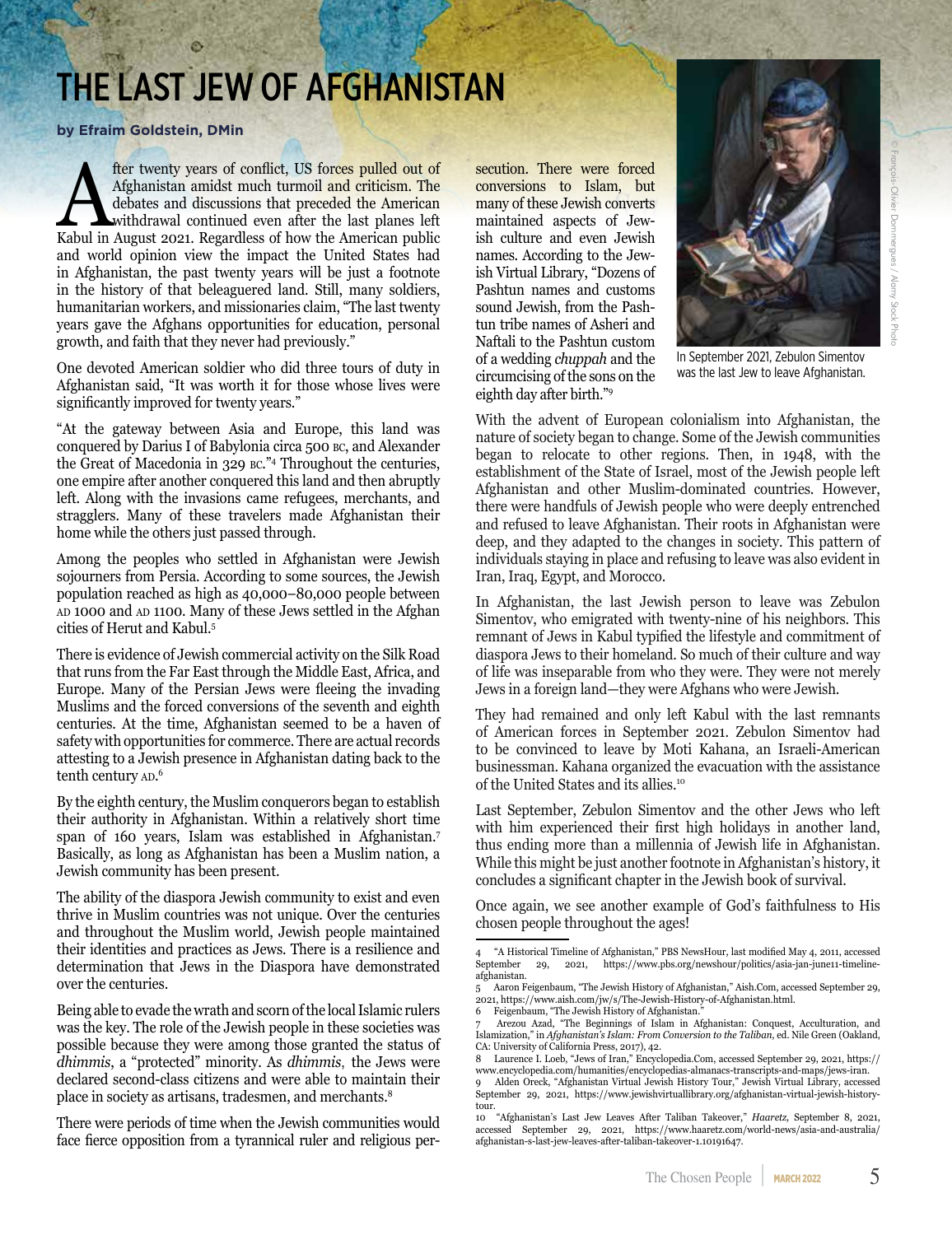## MICAH: The Sin of the False Prophets

In our previous study, we looked at how the prophet Micah announces woe upon the people of Judah, a promise of severe consequences for their sin. In response to his faithful preaching of God's word to the people, Micah hears the false prophets telling the people what they want to hear (Mic 2:6). The people of Judah chose to believe that there would be no consequences for their sinful behavior, which was contrary to what Micah was prophesying. Like ostriches with their heads buried in the sand, they foolishly questioned whether God could ever be angry with His people or that God would ever do such things. The writer of Hebrews reminds us that a father often shows his love for his children by disciplining them (Heb 13:5–6).

In Micah 2:7, the prophet warns his audience that the false prophets were inaccurately telling them that God would be patient with them. They believed that judgment was not God's way of dealing with them: *"Is it being said, O house of Jacob: 'Is the Spirit of the Lord impatient? Are these His doings?'"* The false prophets felt that it was inconsistent to say that the Lord would allow His people to experience disaster since He had committed Himself to them. So instead, they offered a completely positive message, focused on what they believed the people wanted to hear from their prophets. They failed to remind the people that God had also promised to punish them in the Torah (Deuteronomy 28) if they departed from His covenant.

In the latter half of the same verse (Mic 2:7), Micah affirms that God would indeed bless those who do right: *"Do not My words do good to the one walking uprightly?"* The people should not blame the continuing disgrace of the nation on Micah and his fellow prophets' prophecies. The Scriptures teach that God provides blessing when His people obey Him and discipline when they disobey. Micah's prophecies were not responsible for Israel's dire situation; instead, as Micah has already elaborated, it stemmed from the people's disobedience.

Micah 2:8 insinuates that the false prophets treat their fellow Israelites as their enemies because they fail to warn Israel of coming judgment: "*Recently My people have arisen as an enemy."* In the latter part of 2:8, Micah lists more sins practiced by the wealthy in Judah, adding to what he had already spoken of earlier in chapter two. They had taken the clothing of their fellow Israelites as payment for their debts, something the Torah strictly forbids (Exodus 22:26). Disgracefully, they did this to "unsuspecting" travelers passing through their land and to soldiers who had recently "returned from war."

Micah continues in 2:9 with his indictment against the people: *"The women of My people you evict, each* 

*one from her pleasant house. From her children you take My splendor forever."* The wealthy Israelites had separated families by exacting payment from the dependent widows of Israel, and they could no longer afford to live in their own houses. Their conduct also affected the children because they would ultimately have to live out their lives in a foreign land as exiles.

Lastly, in 2:10–11, Micah commands these rich oppressors and false prophets to depart from the land: *"Arise and go, for this is no place of rest because of the uncleanness that brings on destruction, a painful destruction."* These false prophets were wrong to be at rest in Israel when it had become an unclean and defiled place because of the people's sinfulness.

Micah laments the Israelites' eagerness to receive the words of the false prophets—to the point that if one of them promised free-flowing alcohol, they would follow him! These false prophets who preached greater affluence and prosperity had a receptive audience, while in contrast, Micah's message of repentance from sin was widely unpopular with the people.



**Ancient olive press**

Rich Freeman, DMin, serves as the vice president for Church Ministries and Conferences with Chosen People Ministries and lives in South Florida with his wife, Julia.

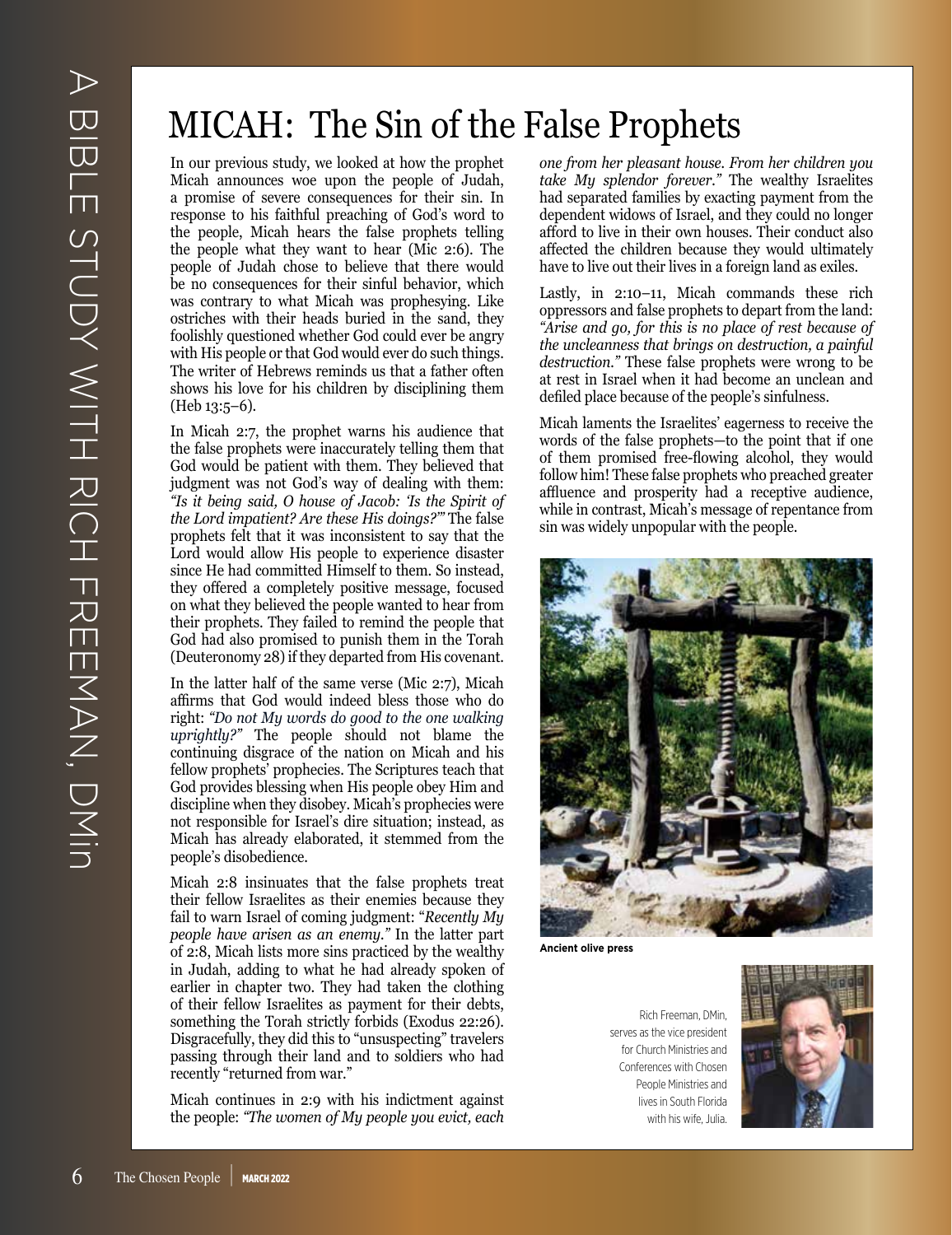## MINISTRY NEWS BRIEFS FROM AROUND THE GLOBE



#### ISRAELI BAKER ASKS FOR PRAYER

Recently, one of our missionaries in Israel walked into a bakery where she immediately saw a young man who worked in the shop stumbling around with blood dripping from his face! She knew the man since she had shared bits and pieces about God's love and Yeshua with him in the past. He had hit his head on a marble counter quite hard and was alone. He could not even focus his eyes. Our staff member stayed with him while a doctor and family members were contacted. As the doctor tended to him, our missionary watched the shop for him. Then, the shop employee was taken to the hospital. The next day, our staff member popped into the bakery to see how he was. He was back at work, though still dizzy and in some pain. He had a concussion. In past conversations on God and religion, he would never say anything but simply smile. On this day, however, he said, *"So I think God had you stop in to help me. I might have passed out and laid here alone. Thanks for staying with me. I'm not sure what or if I believe, but I would like you to pray for me because I know you do have some connection up there."* Please pray this will be the beginning of much deeper spiritual conversations with this man and that he would see that Yeshua loves and wants to have that connection with him, too!

#### JEWISH MAN ASSISTS IN A CRISIS AND HEARS THE GOSPEL

In the middle of the cold winter weeks, our missionary's car was vandalized. A Jewish friend asked her son to give our staff member a ride. While riding together, the young Jewish man had many questions, and our staff member answered all his questions about eternity, sin, and the meaning of life. Truly, all things "work together for the good to those who love God" (Romans 8:28). Our missionary thanked the Lord for the damage to the car—otherwise, she would not have been able to meet and share the gospel with this young Jewish man! Pray for him to find salvation—he is not far!

But this is not the end of the story. The damage to the car was assessed as complex and expensive. Our missionary sent a prayer request to friends and family. In the end, a friend who is a professional mechanic fixed the car within a few days. He was able to get the parts for a reasonable price and did all the work for FREE! Praise the Lord!

#### JEWISH WOMAN ACCEPTS THE LORD AT A MESSIANIC CONGREGATION

After a recent service at a messianic congregation, the Lord spoke to our staff member's heart about a not-yetbelieving Jewish lady who attends the congregation regularly. There have been several conversations with her in the past, but this day seemed very different. No one was aware how special it would be. Our staff member spoke with this lady about some pressing issues. He then asked her if she believed in Yeshua. She hesitantly answered, "Yes." Since she did not seem to be sure of her answer, after some more discussion, he asked her if she would consider accepting Yeshua. She responded, "Yes," with joy on her face and in her heart. After a short prayer, the perfect *shalom* of Yeshua filled their hearts as they rejoiced together! What an amazing Sabbath it was!

#### PRAYER REUNITES TWO JEWISH FRIENDS AFTER FORTY YEARS

One of our missionaries reconnected with an old Jewish friend after *forty years!* 

After coming to faith back in 1976, one of our staff members became burdened for three of her close Jewish friends from junior high and high school with whom she had lost touch before becoming a believer. Despite advances in technology, she had not been able to find them, but she has prayed for them unceasingly over the years.

Several weeks ago, one of those friends found our missionary's number and left her a voicemail saying she had been searching for her for forty years and asked to please call her back.

Her message brought tears of thankfulness to God because our staff member had recently sought the Lord on this friend's behalf, asking Him to protect her wherever she was and even *to send someone to tell her about Yeshua.* She had not expected the someone to be her! What a clear answer to prayer! Our missionary prayed and called her friend back right away.

They connected as though the years had not intervened. After joyfully reminiscing for an hour, the friend asked what our staff member had been up to all these years. She told her about the monumental change that had taken place in her life so many years ago, faith in Messiah, and her work with Chosen People Ministries. The friend listened, not arguing or judging, and reiterating how thrilled she was to reconnect. The two high school friends now stay closely in touch. Pray for them as our staff member helps her friend also get in touch with the Lord!